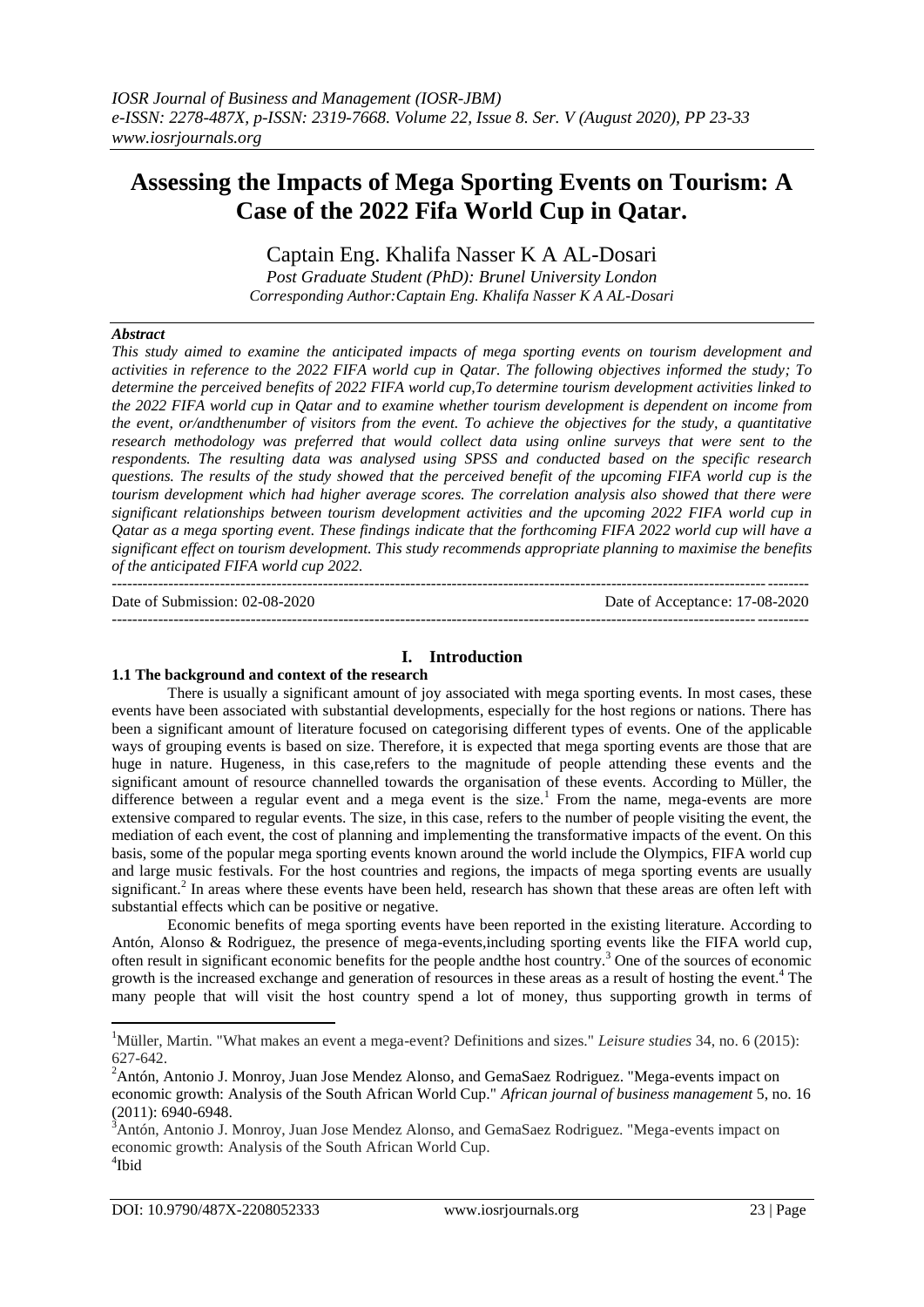improvements in local businesses, eateries, tours, among others that directly benefitthetourism industry. Besides, these events enhance the creation of local employment and job opportunities that further support economic development.<sup>5</sup> In addition to economic impacts, mega sporting events are a great source of social and cultural exchange. Generally, people from many places usually attend and congregate at the host country, promoting social interactions and cultural exchange. The visitors tend to learn about the new cultural values and customs of the local people while at the same time, local people tend to understand the cultural values of the visitors. Therefore, these events are usually characterised by a significant exchange of social and economic information.

As noted by Bob & Potgieter, mega-events are usually a great source of tourist activities.<sup>6</sup> A critical look at the mega sporting events shows that people from different countries usually attend these events. For instance, the FIFA world cup, which is conducted every four years, is known for attracting visitors from across the world. In most of the cases, this high rate of tourism associated with this sporting event is responsible for tourism development and increased tourism-related activities such as the construction of hotels and accommodation facilities. However, not many research studies have explored the impacts of mega sporting events on tourism. Information primarily related to the implications of the upcoming mega sporting event on tourism in Qatar is lacking. In the previous world cup in Russia, significant impacts of the mega-event were noted, including increased tourism activities in the country during and after the world cup.<sup>7</sup> Specifically, the event played a vital role in improving tourism in Russia both at the national and local levels. Could this be the same in Qatar? While the previous research was conducted in Russia, which is a developed country, this study focused on Qatar, which is a developing country to provide conclusive findings for both developed and developing countries. The focus of this research study was to examine the anticipated impacts of mega sporting eventson tourism, a case of the 2022 FIFA world cup in Qatar.

## **1.2 Research Rationale**

Mega sporting events such as the FIFA world cup are considered to be the most expensive affairs in the world. Therefore, for these events to be successfully organised and supported by the local communities, governments and associated organisers must provide appropriate justification to support the considerable spending and efforts channelled towards hosting the events. In most cases, the most reasonable justification for organising such events is the potential benefits they influence on the local people and the host country. In most countries, tourism plays a major role in social and economic development. Therefore, it is expected that any event that would generate increased tourism activities would receive significant support and appreciation from the residents. Previous research has shown little support for the relationship between mega-events, such as FIFA world cup and tourism development or activities.<sup>8</sup> Therefore, this researchsought to assess the relationship between mega sporting events and tourism by evaluating the anticipated impacts of the 2022 FIFA World Cup on tourism in Qatar.

## **1.3 Research aims and objectives**

This research study aimedtoexamine the perceptions of people regarding the effects of the 2022 FIFA world cup on tourism in Qatar. The following objectives informed this aim

- i. To determine the impacts of the 2022 FIFA world cup on tourist sites, tourism businesses and the tourism sector
- ii. To determine tourism development activities linked to the 2022 FIFA world cup in Qatar.
- iii. To examine whether tourism development is dependent on income from the event, the number of visitors from the event, local economic growth and/or growth of tourist sites

## **1.4 Research Hypotheses**

The study was based on the following hypotheses

a) There are no significant impacts of mega sporting events on tourist sites, tour businesses and tourism sector

<sup>1</sup> <sup>5</sup>Chaberek-Karwacka, Grażyna, and Julia Ziółkowska. "The impact of mega events on the local economic development through the development of social capital." *Journal of Geography, Politics and Society* 7, no. 4 (2017).

<sup>6</sup>Bob, Urmilla, and Cheryl Potgieter. "Mega-events and tourism impacts: Foreign visitor perceptions of the 2010 FIFA World Cup in South Africa." *Journal of Human Ecology* 43, no. 1 (2013): 71-82.

<sup>7</sup>Baumann, Robert, and Victor Matheson. "Mega‐ Events and Tourism: The Case of Brazil." *Contemporary Economic Policy* 36, no. 2 (2018): 292-301.

<sup>8</sup> Baumann, Robert, and Victor Matheson. "Mega‐ Events and Tourism: The Case of Brazil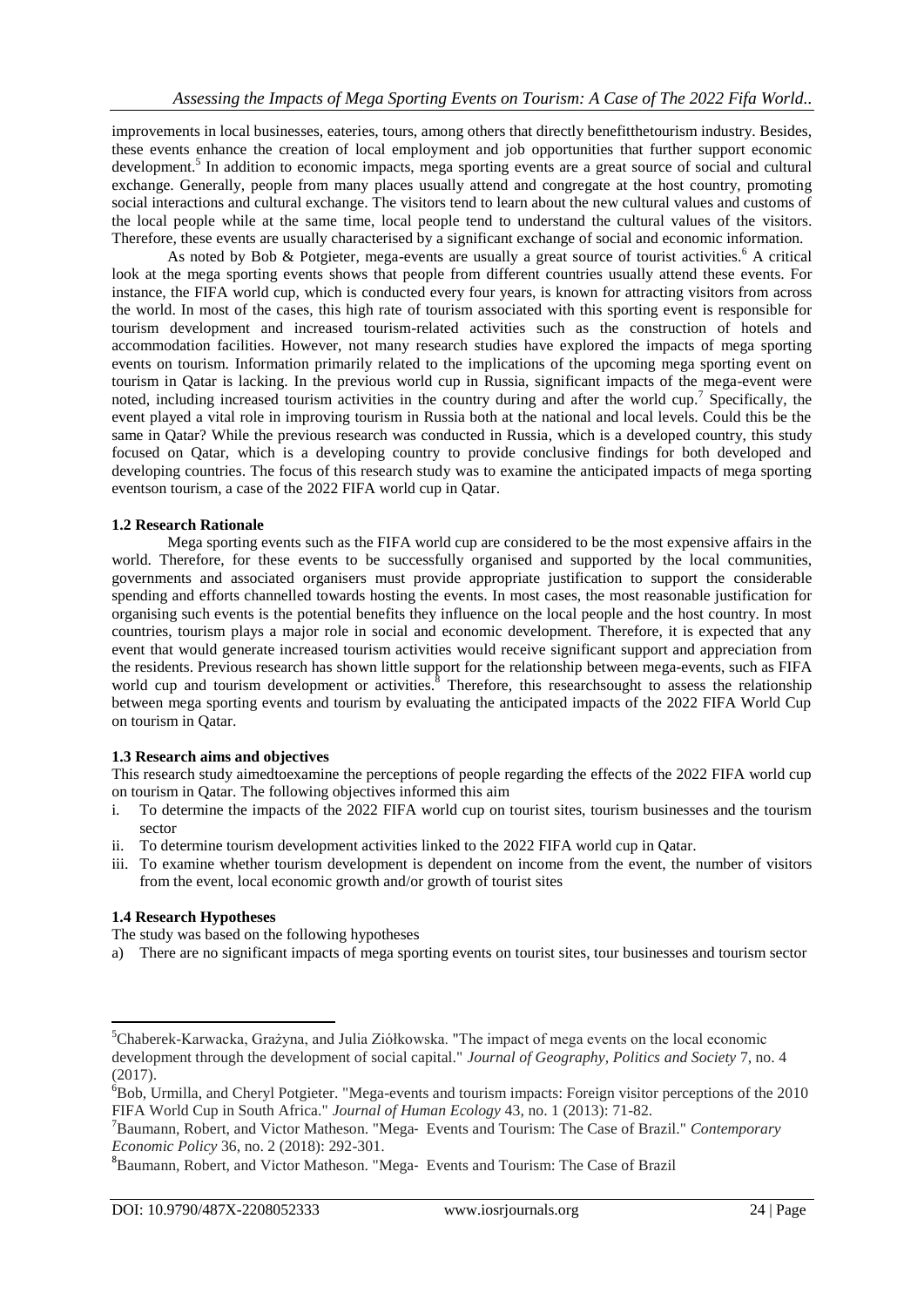- b) There is no significant relationship between tourism development activities, such as transportation facility, Internet, good food, accommodation, recreation, entertainment, nourishment, and shopping linked to the 2022 FIFA world cup in Qatar
- c) There is no significant relationship between tourism development and income from event, number of visitors from the event, local economic growth and growth of tourist attraction sites

## **1.5 Significance of the research**

The significance of the study lies in the fact that it provides a first account of the anticipated impacts of the 2022 FIFA World Cup on the tourism development and activities in the host nation. For governments and policymakers, the findings from this study showed that with appropriate tourism infrastructure, significant benefits could be maximised when host countries host mega sporting events. Therefore, the study guides governments in putting measures in place in pursuit of establishing and maintaining a good brand image that can attract more tourism activities when hosting mega sporting events. For the tourism sector, the recommendations of this study will enhance appropriate planning for mega sporting events towards maximising the potential benefits arising from tourism development activities during and after hosting mega sporting events. Moreover, the study is significant to stakeholders as it informs them on the need always to ensure that tourism activities such as transportation facility, Internet, good food, accommodation, recreation, entertainment, nourishment, and shopping are available when planning for mega sporting events.

#### **II. Literature Review**

#### **2.1 Definitions of mega-events**

According to Müller, there is no clear definition, and many scholars have been trying to provide different variations of the concept of a mega event.<sup>9</sup> However, mega-events are commonly classified as such because of the size. While some scholar regards mega sporting events to include events such as FIFA world cup and Olympic Games, others noted that events such as Expos, political summits or festivals may also be considered mega-events.<sup>10</sup> Other scholars also consider winter events to be mega sporting events, while others consider these as second-order events.<sup>11</sup> Müller also notes that the definition of mega-events may be different based on the focus of the researcher or author.<sup>12</sup> In most cases, the distinction between a regular and mega-event often lies in size. Many scholars agree that mega-events are usually large compared to regular events. Such a difference is also made from various perspectives, including the event's attractiveness to visitors, mediated reach, the associated costs and potential transformative impacts of the event on the community or people from where it is hosted. The fact that there is great disparity and difference among scholars regarding what can be considered a mega event or a regular event calls for more in-depth research into findings appropriate factors that should be used when making the distinction. However, it is agreeable that mega-events have to be larger than regular events when examined through different lenses.<sup>13</sup>

#### **2.2 Economic Impacts of mega sporting events**

Many scholars agree that mega sporting events have significant economic impacts on the host nation. Specifically, these studies have shown that the presence of such events as the FIFA world cup has often resulted in improvement or growth of the economy. In a review of the economic impacts of FIFA world cups on host nations, Antón, Alonso & Rodriguez, generated a regression trend that was based on the last seven countries that hosted the FIFA World Cup.<sup>14</sup> The results from the study shown that the hosting of these mega-events contributed to the economic growth and development of these countries. A comparative study conducted by Ageev&Altukhov compared the economic benefits of FIFA world cups between 1998 and 2018.<sup>15</sup> The results showed that significant economic effects were reported in the countries that hosted these events, especially in

1

<sup>9</sup>Müller, Martin. "What makes an event a mega-event? Definitions and sizes." *Leisure studies* 34, no. 6 (2015): 627-642.

<sup>&</sup>lt;sup>10</sup>Rose, Andrew K., and Mark M. Spiegel. "The olympic effect." *The Economic Journal* 121, no. 553 (2011): 652-677.

<sup>11</sup>Coates, Dennis. "Not-so-mega events." In *International handbook on the economics of mega sporting events*. Edward Elgar Publishing, 2012.

<sup>&</sup>lt;sup>12</sup>Müller, Martin. "What makes an event a mega-event? Definitions and sizes."

 $^{13}\mathrm{Ibid}$ 

<sup>&</sup>lt;sup>14</sup>Antón, Antonio J. Monroy, Juan Jose Mendez Alonso, and GemaSaez Rodriguez. "Mega-events impact on economic growth: Analysis of the South African World Cup."

<sup>&</sup>lt;sup>15</sup>Ageev, V. I., and S. V. Altukhov. "Comparative Analysis of Costs and Economic Effects of the FIFA World Cups (1998–2018)." *Zhurnalnovojehkonomicheskojassotsiatsii* (2018): 158-167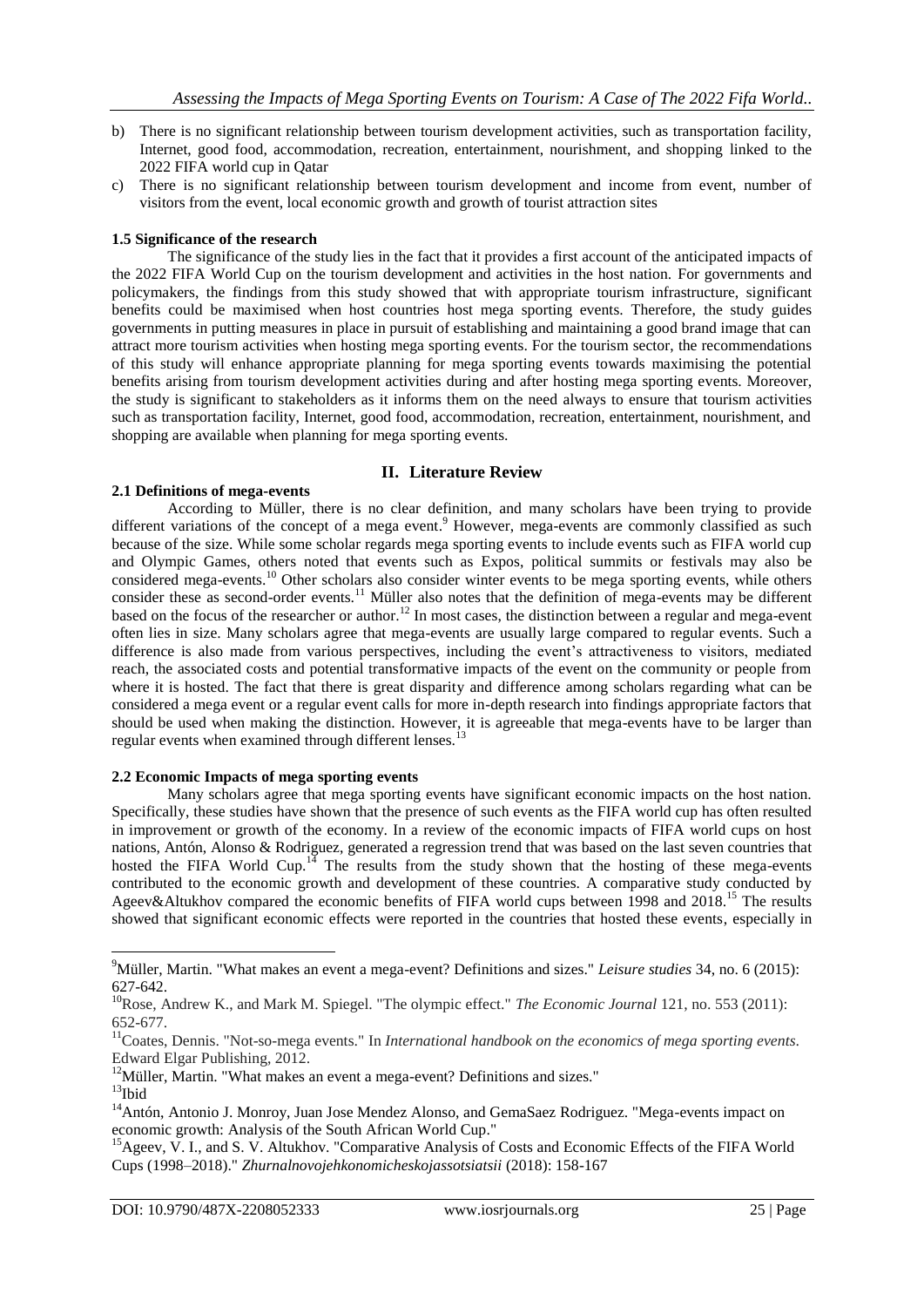the South African context. Most of the economic impacts or benefits of Mega sporting events are a direct result of tourism. It is with the influx of tourist that businesses boom thus resulting in additional revenues for the residents. In the case of South Africa, the fact that the country was hosting such a mega event resulted in significant infrastructural developments in the form of building better stadiums, and transportation networks, all of which can be regarded as substantial economic growth in this country which significantly impacted on the tourism sector $16$ .

From an economic perspective, the impacts of mega sporting events also lie in the fact that it helps support local economies through the creation of jobs or employment opportunities as well as facilitating the circulation of funds at the local level as large numbers of visitors are attracted to these events, leading tosignificanteconomic growth from tourism activities. As noted by Chaberek-Karwacka&Ziółkowska, the economic impacts of mega sporting events lie in the fact that these events support local economies through the development of social capital in the host areas or nations.<sup>17</sup>However, it is through tourism that these economic effects are felt.<sup>18</sup> For instance, in the pursuit of accommodating and meeting the transportation needs of tourists, changes in infrastructural development have been realised in host countries, and this is expected too for Qatar.

#### **2.3 Socio-cultural impacts of mega sporting events**

In a comparative study conducted by Ageev, &Altukhov (2018), the researcher concluded that there was evidence of socio-cultural growth in countries that hosted the world cup events. According to the study, the most significant socio-cultural impacts of the world cup event included the improved image of the host country organising the event, the hospitality of the host people, and sports tourism development. From a social perspective, mega sporting events play a major role in bringing people from different areas in one place to participate or support the event. In such a context, chances for socialising are significantly increased since people interact with each other at different capacities. Therefore, it is through tourism that people from various regions in the world congregate in one place, facilitating socialisation processes. Through the interaction between these people, there is also a significant cultural exchange. While the visitors tend to know and understand the cultural beliefs and values of the local people, the local people become acquainted with the cultural values, attitudes and norms of the visitors who come from different parts of the world. Therefore, mega sporting events enhance tourism, thus providing an appropriate environment for the creation of social networks and cultural exchanges.

According to Maharaj, the most significant effects of mega sporting events such as the Commonwealth Games, and the FIFA world cup is that they support social interaction which is ideal for local economic growth.<sup>19</sup> However, the study by Maharaj, shows that these mega-events had significant negative impacts on the local people in terms of family disruptions, loss of livelihoods and failure to be actively involved in the organisation processes of these events.<sup>20</sup> According to a research study conducted by Visser, the FIFA world cup held in South Africa had significant impacts on the social and cultural factors of the residents especially as a result of an influx of tourists in the country.<sup>21</sup> The event was believed to be a social-cultural legacy for the host country. The Smith's National Pride Index of the local residents was significantly improved with the majority of the residents showing greater euphoria and excitement during the event, which is linked to meeting with new people and socialising.

## **2.4 Effects of mega sporting events on tourism**

According to a study on the impacts of FIFA world cup on tourism in South Africa, Bob & Potgieter showed that South Africa used the event to market and promoted the country as a great sports event destination.<sup>22</sup> Therefore, the presence of the event in the country was core to enhancing and promoting sports tourism. During the event, many people from all over the world travelled to South Africa to support their teams

 $\overline{a}$ 

 $16$ Ibid, 163

<sup>&</sup>lt;sup>17</sup>Chaberek-Karwacka, Grażyna, and Julia Ziółkowska. "The impact of mega events on the local economic development through the development of social capital

 $18$ Ibid, 15

<sup>&</sup>lt;sup>19</sup>Maharaj, Brij. "The turn of the south? Social and economic impacts of mega-events in India, Brazil and South Africa." *Local economy* 30, no. 8 (2015): 983-999.

<sup>&</sup>lt;sup>20</sup>Maharaj, Brij. "The turn of the south? Social and economic impacts of mega-events in India, Brazil and South Africa."

<sup>&</sup>lt;sup>21</sup>Visser, Stephen David. "The socio-cultural impact of the 2010 FIFA World Cup<sup>™</sup> on Cape Town residents." PhD diss., Cape Peninsula University of Technology, 2015.

<sup>&</sup>lt;sup>22</sup>Bob, Urmilla, and Cheryl Potgieter. "Mega-events and tourism impacts: Foreign visitor perceptions of the 2010 FIFA World Cup in South Africa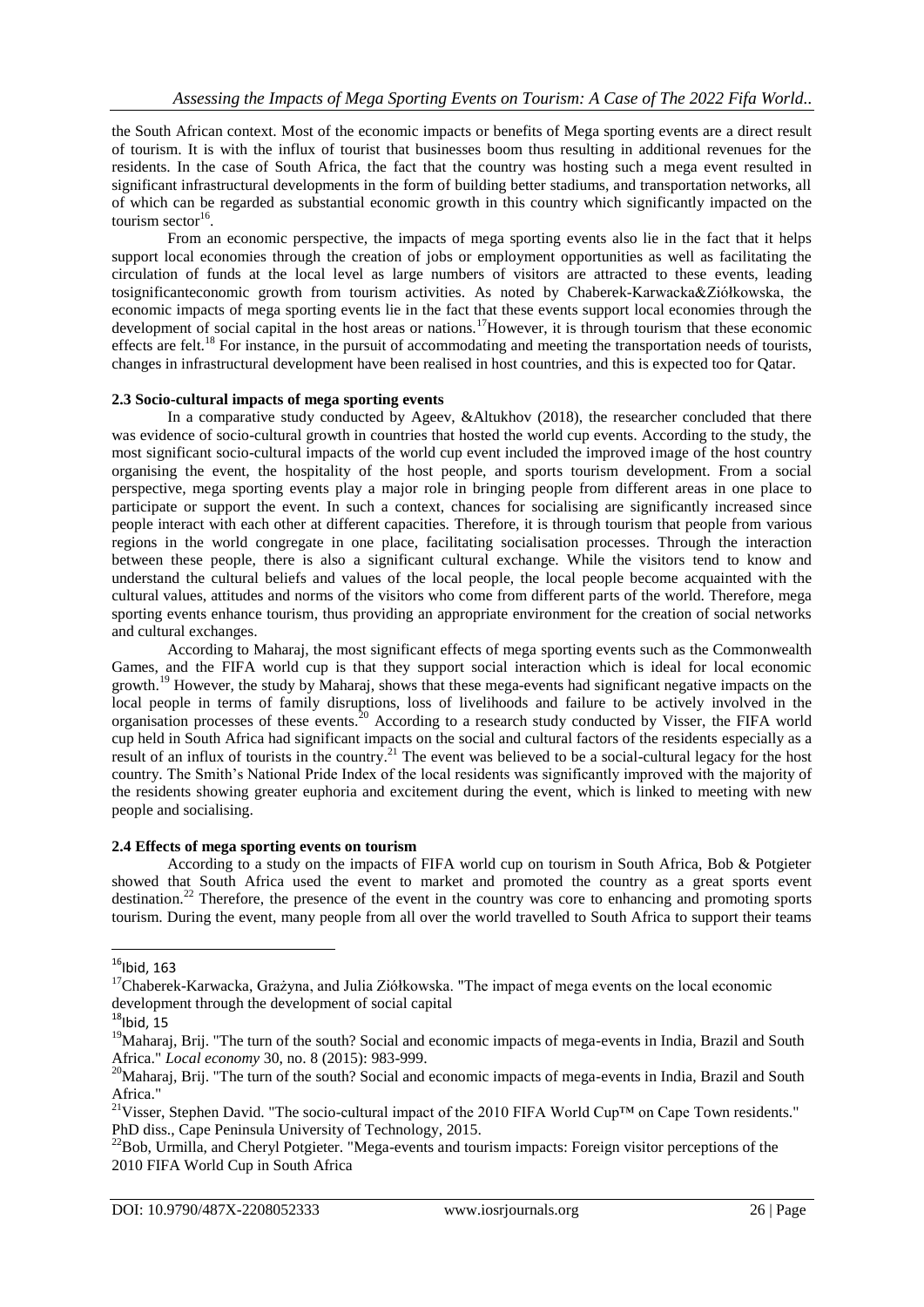and for other purposes that were not related to sports. However, the event increased tourist activities in the country. The study also explored the perceptions of visitors regarding the event and noted that the majority of the tourists enjoyed staying in South Africa. These positive experiences for visitors are essentialin strengthening the image of the country across the face of the world, further promoting tourism. A case study developed by Baumann & Matheson examined the relationship between mega-events and tourism.<sup>23</sup> The study focused specifically on the relationship between tourism and mega sporting events by using the 2014 FIFA world cup held in Brazil. According to the authors, the host nations often justify their massive spending to the fact that these events usually result in a high influx of tourists. In this case, it is assumed that the event will attract huge numbers of tourists, in turn, causing other economic benefits to the host country

#### **2.5 Theoretical and Conceptual frameworks**

This study uses a theoretical framework that explains how host residentscan be impacted by mega sporting events in terms oftheir attitudes insofar as tourism is concerned. This framework used the social exchange theory<sup>24</sup> and the framework of social leverage. The central notion is that the success or effectiveness of mega sporting events is mainly dependent on their size (Mega-scale sports events). One of the known effects of mega sporting events such as the FIFA world cup is the positive impacts on the host nation as a result of increased tourism activities and tourism development. According to social exchange theory, social,andbehavioural change is often a result of an extensive exchange process that maximises the benefits for both parties. In this context, the benefits relate to the improvement in tourist activities and tourism development which are a direct result of hosting an event, such as the FIFA world cup.

The conceptual framework for the study is summarised in Figure 1. It is clear that there is a possible connection between tourism development and potential impacts of the FIFA World Cup on tourism. All these are dependent on appropriate planning approaches for the event.



**Figure 1:** Conceptual Framework

## **III. Research Methodology**.

#### **3.1 The research Design**

**.** 

A research design summarises the plan employed for conducting any research. The research design also details the data collection and analysis processes. This study employed a quantitative research design that collected data using structured questionnaires. The research design was appropriate for this study because it allowed the data to be obtained directly from the participants and be analysed based on the numerical data collected. As outlined by Ponelis, an appropriate research design ensures that the data collected for the research is rich and appropriate for the research questions.<sup>25</sup> Thus, the quantitative research design wasappropriate for collecting information on perceived impacts of mega sporting events on tourism in the host country, Qatar.

<sup>23</sup>Baumann, Robert, and Victor Matheson. "Mega‐ Events and Tourism: The Case of Brazil." *Contemporary Economic Policy* 36, no. 2 (2018): 292-301.

<sup>&</sup>lt;sup>24</sup>Cropanzano, Russell, Erica L. Anthony, Shanna R. Daniels, and Alison V. Hall. "Social exchange theory: A critical review with theoretical remedies." *Academy of Management Annals* 11, no. 1 (2017): 479-516.

 $^{25}$ Ponelis, Shana R. "Using interpretive qualitative case studies for exploratory research in doctoral studies: A case of Information Systems research in small and medium enterprises." *International Journal of Doctoral Studies* 10, no. 1 (2015): 535-550.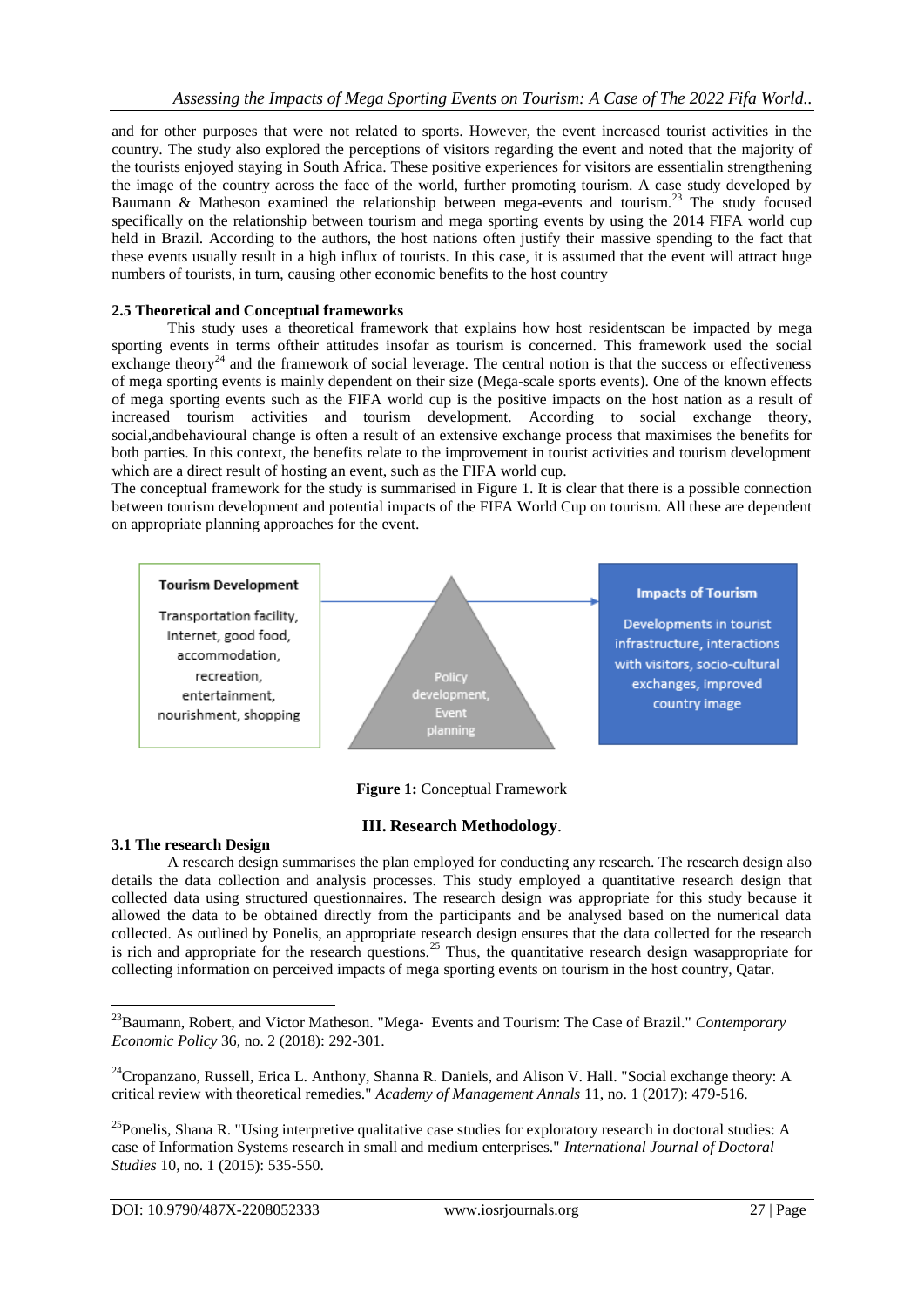#### **3.2 Sources of Data and Data collection method**

The target population included workers in the tourism sector, especially in the Qatar Tourism Authority. This study depended on primary data collected directly from the study population. The use of primary data was essential in ensuring that the research was built on first-hand data from the research subjects. Primary data was necessary for this research because it directly provided insights into the perception of the respondents towards the event under study. Therefore, employees at the different staff level and in management were used for the study as long as these employees worked in the tourism sector. The structured questionnaires were sent to the respondents via email. After reception of the questionnaires, the respondents were required to fill the questionnaires and send back the filled questionnaire to the researchers via email for further analysis.

#### **3.3 Method of Data Analysis**

The resulting data from the questionnaires were coded appropriately and analysed using SPSS version 25. The analysis of the data was based on the research objectives. As such, each of the research objectives was analysed independently. The data analysis used descriptive statistics to give a summary and overview of the findings. Multiple regression and correlation analysis were used to determine the relationship between different elements of the 2022 FIFA World Cup and the tourism development in Qatar.

#### **3.4 The research Hypothesis**

The research study was based on the following hypotheses

- a) There are no perceived benefits of FIFA world cup in 2022
- b) There is no significant relationship between tourism development activities linked to the 2022 FIFA world cup in Qatar
- c) There is no significant relationship between tourism development and income from the event, the number of visitors from the event and local economic growth

#### **3.5 Research models used to attain all the research Objectives**

The research used quantitative research models to achieve the objectives of the study. Also, the sampling was based on simple random sampling aimed at ensuring that the sample was appropriate and a representation of the population studied. Randomisation is a vital research method that was used in this study to ensure that high-quality data was generated from the research. Randomisation techniques were also pivotal in ensuring that results from the study could be generalised to the broader population, thus increasing the trustworthiness of the findings.

#### **3.6 Ethical considerations**

The research study factored in all ethical principles and factors in all stages of the research. The investigators ensured all ethical guidelines were followed regarding the safety of participants, and information provided by the participants. The studyneeded to pass all relevant reviews for approval. Besides, participants were required to sign written informed consent forms to ensure that their participation in the research was voluntary. The researcher ensured that all information provided by the participants was kept confidential

#### **3.7 Research Limitations**

A major limitation of this study was related to ensuring that an appropriate number of people were included in the research. Therefore, the study used appropriate sampling measures to ensure that an appropriate sample was used for the study. Inability to attain a high response rate was a major limitation that may affect the reliability and validity of the findings.

## **IV. Analysis, Results and Discussion**

#### **Overview**

**.** 

Chapter 4 of this research study focused on presenting the significant results from the research in terms of the demographic characteristics and the research objectives. The analysis was done using SPSS version 25 and was presented in the form of tables and figures.

#### **4.2 Descriptive statistics**

Insofar as age was concerned, the respondents were required to provide information on their age, which was collected in the demographic section of the questionnaire. The mean age of the respondents was 32.4 years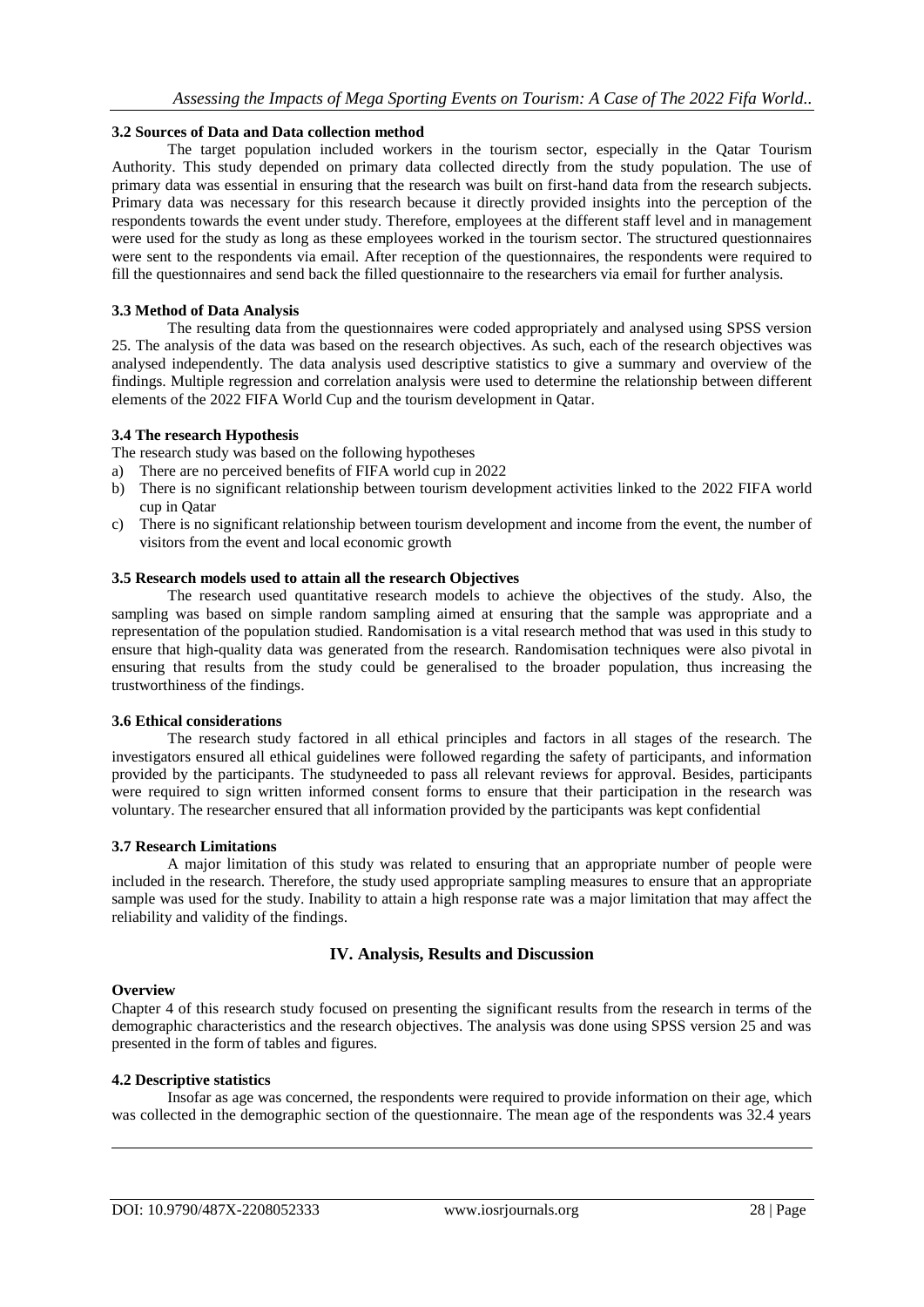(SD=10.223). These showed that on average, the majority of the respondents were of middle age. Also, the gender of the respondent was explored in the study. Based on the aspect of gender included in the questionnaire, respondents were required to state their preferred gender orientation. As shown in Figure 2, the majority of the respondents (88.53%) were male, while the remaining 11.48% were female. These findings indicate the availability of males for participation in the study was higher than that of women, thus providing information on the social stratification of the population.



**Figure 2**: Gender of the participants

To understand the effects of the upcoming world cup event on tourism development and activities, respondents were asked to provide information on whether they were aware of the 2022 FIFA World Cup to be hosted by their country. As shown in Figure 3, the majority of the respondents (78.69%) were informed that the country would be hosting the event while only 21.31% were not aware that Qatar would be hosting the FIFA 2022 world cup.



**Figure 3:** Awareness that Qatar will host the 2022 FIFA World cup

## **4.3 Hypothesis 1:**

## **There are no significant perceived benefits of 2022 FIFA world cup in Qatar.**

The respondents were also asked to rate the extent to which they thought the upcoming FIFA 2022 world cup would be beneficial to the country. The questions relating to benefits of FIFA 2022 were collected based on the extent at which the respondents agreed with statements regarding the anticipated benefits of the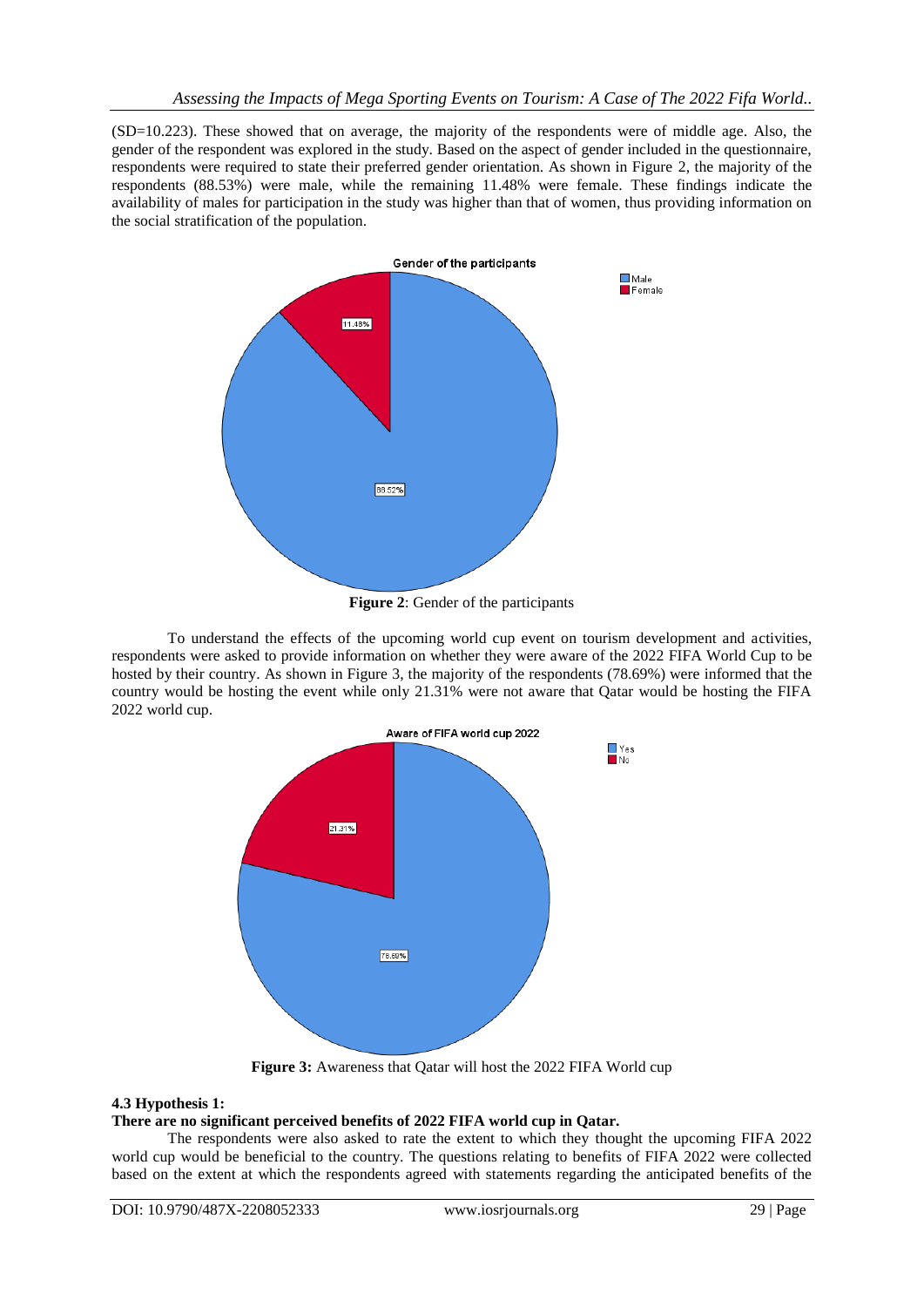mega event. In this case, a score of 1 meant that the respondents strongly disagreed with these statements. In contrast, a score of 10 indicated that the participants strongly agreed with statements related to the anticipated benefits of the upcoming mega event. The summary of the findings is shown in Table 1 **Table 1:** Anticipated benefits of FIFA 2022

|                                                    | Mean  | SD    |
|----------------------------------------------------|-------|-------|
| FIFA world cup will lead to economic growth        | 9.230 | 1.902 |
| FIFA world cup will lead to social-cultural growth | 3.001 | 2.455 |
| FIFA world cup will lead to tourism development    | 7.019 | 2.687 |

A further one-way ANOVA test was conducted to determine whether there were any differences in the means of the data on the anticipated benefits of FIFA world cup 2022. The results showed that there was a significant difference between the benefits (F=10.846, p<0.05). Based on the mean differences, the perceived differences existed between economic growth, tourism development and socio-cultural growth. Expressly, the respondents agreed that the most important anticipated benefit of the upcoming FIFA world cup is the economic growth and tourism development which had higher average scores. However, many of the participants noted that the sociocultural benefits would be minimal (Mean  $= 3.001$ , SD=2.455)

#### **4.4 Hypothesis 2:**

#### **There is no significant relationship between tourism Development activitieslinked to the FIFA world cup in 2022**

The respondents were also asked to rate the extent to which they thought the upcoming FIFA 2022 world cup could be directly linked to tourism development activities. The questions related to tourism development activities, such as the construction of transportation facilities, provision of the Internet, food, and accommodation, as well as recreation, entertainment, and provision of shopping facilities, and how these activities related to 2022 FIFA World Cup. The respondents were required to gauge the extent at which they agreed to statements regarding the anticipated relationship between tourism development activities and FIFA world cup 2022. In this case, a score of 1 meant that the respondents strongly disagreed with these statements while a score of 10 indicated that the participants strongly agreed with statements related to the anticipated benefits of the upcoming mega event. The summary of the findings is shown in Table 2

|  | <b>Table 2:</b> Relationship between tourism development activities and FIFA 2022 |
|--|-----------------------------------------------------------------------------------|
|--|-----------------------------------------------------------------------------------|

|                                                                 |       | Tourism development |  |
|-----------------------------------------------------------------|-------|---------------------|--|
|                                                                 |       | p-value             |  |
| Tourism development                                             |       |                     |  |
| Tourism activities will increase due to the 2022 FIFA world cup | 0.541 | $.023*$             |  |
| Businesses will improve as a result of tourism activities       | 0.211 | .323                |  |
| People are planning to benefit from FIFA world cup 2022         | 0.785 | .044                |  |

\*p-value<0.05 significant

A further correlation analysis was conducted to determine whether there were any significant relationships between the anticipated tourism development activities and the 2022 FIFA world cup in Qatar. The findings showed that there was a significant relationship between tourism development activities and anticipated FIFA 2022. There was a positive relationship between tourism development and increase in tourist activities  $(r=0.541, p<0.65)$ . There was also a significant positive relationship between tourism development and people's plans to benefit from the FIFA 2022 World Cup through economic activities.

#### **4.5 Hypothesis 3:**

#### **There is no significant relationship between tourism development andincome from event, number of visitors from the event, local economic growth andgrowth of tourist attraction sites**

The respondents were also asked to rate the extent to which they thought the 2022 FIFA world cup event would lead to increased income from tourism, number of visitors related to the event, local economic growth and development of tourist attraction sites. The relationship between these variables and tourism development was tested using multiple regression analysis. The resulting model had an  $R^2 = 0.673$ , which means that the dependent variable could explain up to 67.3% of the changes in the independent variables. Therefore, the resulting regression model has a prediction of 67.3%. A summary of the coefficients and the relationship between the dependent variable (Tourism development) and the independent variables (income from event, number of visitors from the event, local economic growth and growth of tourist attraction sites). The multiple regression model showed that there is a significant relationship between tourism development and the selected independent variables  $(F=8.9005, p<.05)$ .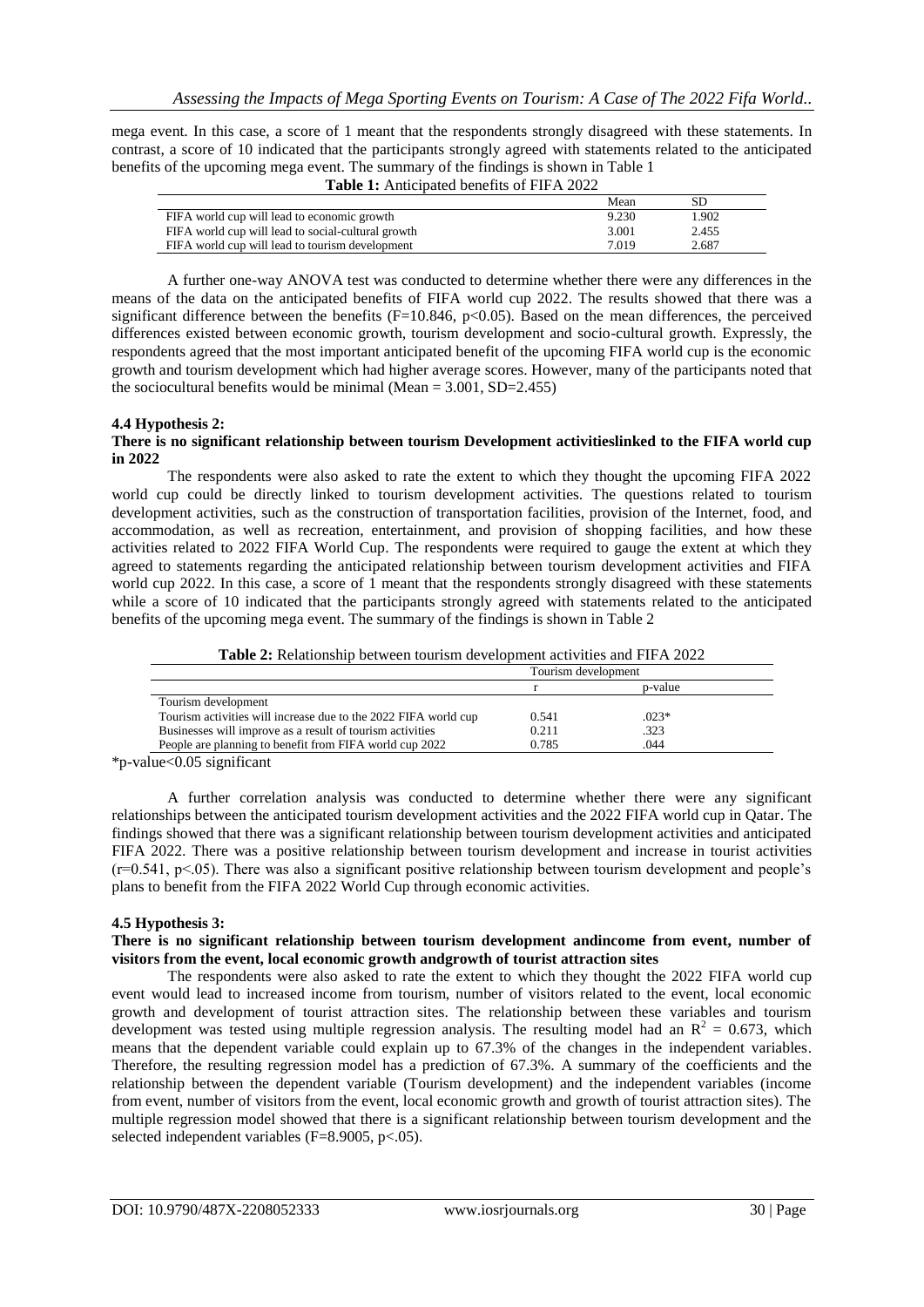|                                            |        | p-value  |  |
|--------------------------------------------|--------|----------|--|
| Income from the anticipated FIFA world cup | 59.443 | $0.039*$ |  |
| Number of visitors from the event          | 32.958 | $0.015*$ |  |
| Growth of tourist attraction sites         | 19.093 | $0.007*$ |  |
| Local economic growth                      | 8.229  | 0.875    |  |

Table 3: Pegression model coefficients

Dependent variable: Tourism development, \*p-value <0.05 significant

The multiple regression model showed that tourism development in Qatar is significantly dependent on the following independent variables, including income from the anticipated FIFA world cup  $(p<0.039)$ , the number of visitors that will visit the country for the event  $(p<0.015)$  and growth of tourist attraction sites (p<0.007). These findings show that the upcoming FIFA 2022 world cup will have a significant effect on tourism development. Among the important tourist developments that will improve as a result of the upcoming mega event will include an increase in income from the visitors, increase in the number of visitors coming into the country and the development of tourism attraction sites.

#### **4.6 Discussion of findings**

The results of the study showed that there are perceived benefits of the 2022 FIFA world cup such as economic growth, tourism development and socio-cultural growth. Specifically, the respondents agreed that the most important anticipated benefit of the upcoming FIFA world cup is the economic growth and tourism development which had higher average scores. However, the benefits of mega sporting events such as tourism mean that appropriate planning has to be done primarily by the event planners so that the host country can benefit maximally from the event. Based on a case study of the FIFA 2010 World Cup, which was held in South Africa, maximum tourism benefit from mega sporting events such as world cup can only be felt after comprehensive planning measures, and approaches have been conducted.<sup>26</sup>The correlation analysis also showed that there were significant relationships between tourism development activities and the anticipated FIFA world cup 2022. There was a positive relationship between tourism development and increase in tourist activities in 2022. There was also a significant positive relationship between tourism development and people's plans to benefit from the FIFA 2022 World Cup through economic activities. These findings support previous studies by the WTO regarding potential benefits of mega sporting events such as the world cup on tourism development and activities. According to the WTO, event planners and host residents can maximise the benefits from tourism during the FIFA World Cup by ensuring that appropriate plans are put in place before the event begins to ensure that the country taps into the opportunities linked to the mega event.<sup>27</sup>

These findings show that the upcoming FIFA 2022 world cup will have a significant effect on tourism development. Among the important tourist developments that will improve as a result of the upcoming mega event will include an increase in income from the visitors, increase in the number of visitors coming into the country and the development of tourism attraction sites. The relationship between these events and the high number of tourists of visitors has also been reported in other studies. Most of these people visit the host nation for purposes related to the event. According to Fourie, Johan, and Maria Santana-Gallego, mega sporting events are often associated withalarge number of tourist arrivals which is often linked to high business activities in these areas.<sup>28</sup>

## **V. Summary, Conclusion and Recommendations**

#### **5.1 Overview**

**.** 

This chapter summarises the results from the study in terms of the individual variables and the relationship between the various variables. The chapter also draws on significant conclusions from the study. From these conclusions, significant recommendations can be made that relate to the study research questions.

<sup>&</sup>lt;sup>26</sup>Bob, Urmilla, and Cheryl Potgieter. "Mega-events and tourism impacts: Foreign visitor perceptions of the 2010 FIFA World Cup in South Africa." *Journal of Human Ecology* 43, no. 1 (2013): 71-82.

<sup>27</sup>World Tourism Organisation. (2017). *Maximising the Benefits of Mega Events for Tourism Development: Cases from the Olympics, FIFA World Cup and Expo*. World Tourism Organisation (UNWTO).

<sup>28</sup>Fourie, Johan, and Maria Santana-Gallego. "The impact of mega-events on tourist arrivals." *Stellenbosch, Stellenbosch University* (2010).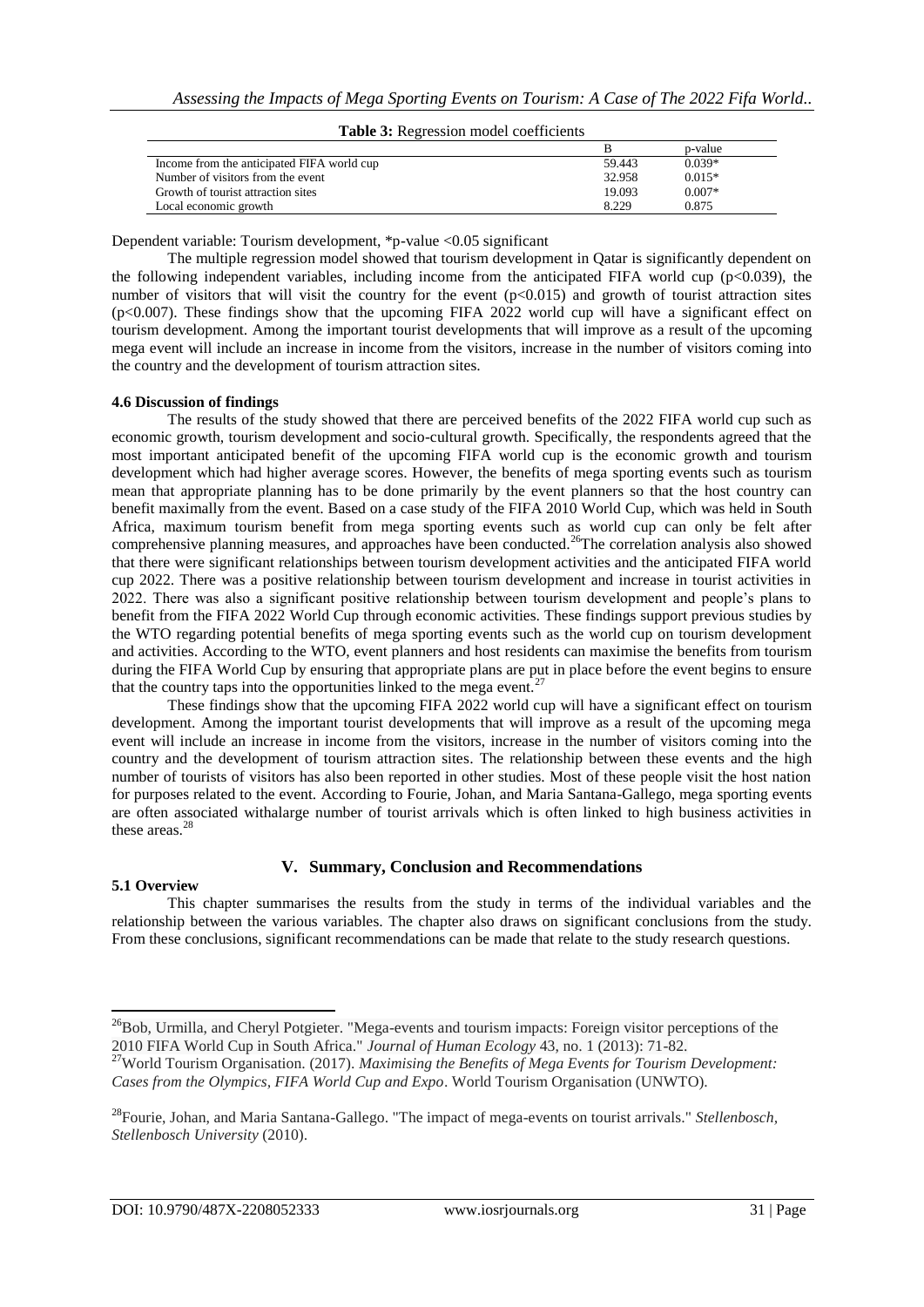#### **5.2 Summary**

The results of the study showed that the perceived benefits of the 2022 FIFA world cup in Qatar fall under economic growth, tourism development and socio-cultural growth. Specifically, the respondents agreed that the most important anticipated benefit of the upcoming FIFA world cup is the economic growth and tourism development which had higher average scores. The correlation analysis also showed that there were significant relationships between tourism development activities and the anticipated FIFA world cup 2022. There was a positive relationship between tourism development and increase in tourist activities in 2022. There was also a significant positive relationship between tourism development and people's plans to benefit from the FIFA 2022 World Cup through economic activities. These findings show that the upcoming FIFA 2022 world cup will have a significant effect on tourism development. Among the vital tourist developments that will improve as a result of the upcoming mega event will include an increase in income from the visitors, increase in the number of visitors coming into the country and the development of tourism attraction sites. These findings support the fact that respondents have significant anticipated benefits for the upcoming events many of the people in Qatar believe that the event will be a boost to the country's tourism activities and development.

#### **5.3 Conclusions**

It can be concluded that the perception of people towards the potential benefits of the upcoming FIFA world cup is positive. A significant number of participants noted that the forthcoming FIFA world cup event would be of great value to the people of Qatar. Not only will the event stand out as a major event in the country's history, but will also have other potential benefits to the residents. In addition to the well-studied social and economic benefits of FIFA world cup events, this study has proven that such mega sporting events significantly contribute to tourism development and tourist activities. One of the most crucial benefits of the world cup concerning tourism development is the high number of visitors that will be around the country during the mega-event. It is likely that with such a high number of tourists visiting, income from the various tourist activities may also be significant. Besides, the fact that many visitors would be visiting the country means that potential improvements in exiting and possible tourist attraction sites may be improved. In summary, the upcoming FIFA World cup event will have positive impacts on tourism development and tourist activities.

#### **5.4 Recommendations**

This study generated several recommendations for project managers and other business persons in the tourism sector. The result also generates recommendations for future research. The findings from this research have shown that the anticipated benefits of the FIFA 2022 world cup on the tourist activities and tourism development in Qatar are significant, especially among the residents. With the upcoming mega event, people in Qatar are expecting a major boost in tourist activities. It is recommended from this study that local populations should support the government and be ready to maximise the potential benefits it may bring to the nation. For those individuals in the tourism sector, this can be an excellent opportunity to improve their activities accordingly and gain from tourism activities by enhancing planning as well as putting in place measures that will enhance tourism development in the country. For project managers, the study recommends that they should maximise the economic benefits of the events by steering significant changes towards meeting tourist needs, such as providing enough transportation facility, access to accommodation, recreation, and entertainment as well as shopping facilities. Moreover, the researcher recommends further research in areas such ashow government policies can be developed such that tourist activities in significant events such as the world cup can be prioritised.

#### **Bibliography**

- [1]. Ageev, V. I., and S. V. Altukhov. "Comparative Analysis of Costs and Economic Effects of the FIFA World Cups (1998– 2018)." *Zhurnalnovojehkonomicheskojassotsiatsii* (2018): 158-167.
- [2]. Antón, Antonio J. Monroy, Juan Jose Mendez Alonso, and GemaSaez Rodriguez. "Mega-events impact on economic growth: Analysis of the South African World Cup." *African journal of business management* 5, no. 16 (2011): 6940-6948.
- [3]. Baumann, Robert, and Victor Matheson. "Mega‐Events and Tourism: The Case of Brazil." *Contemporary Economic Policy* 36, no. 2 (2018): 292-301.
- [4]. Bob, Urmilla, and Cheryl Potgieter. "Mega-events and tourism impacts: Foreign visitor perceptions of the 2010 FIFA World Cup in South Africa." *Journal of Human Ecology* 43, no. 1 (2013): 71-82.
- [5]. Chaberek-Karwacka, Grażyna, and Julia Ziółkowska. "The impact of mega events on the local economic development through the development of social capital." *Journal of Geography, Politics and Society* 7, no. 4 (2017).
- [6]. Coates, Dennis. "Not-so-mega events." In *International handbook on the economics of mega sporting events*. Edward Elgar Publishing, 2012.
- [7]. Cropanzano, Russell, Erica L. Anthony, Shanna R. Daniels, and Alison V. Hall. "Social exchange theory: A critical review with theoretical remedies." *Academy of Management Annals* 11, no. 1 (2017): 479-516.
- [8]. Maharaj, Brij. "The turn of the south? Social and economic impacts of mega-events in India, Brazil and South Africa." *Local economy* 30, no. 8 (2015): 983-999.
- [9]. Müller, Martin. "What makes an event a mega-event? Definitions and sizes." *Leisure studies* 34, no. 6 (2015): 627-642.